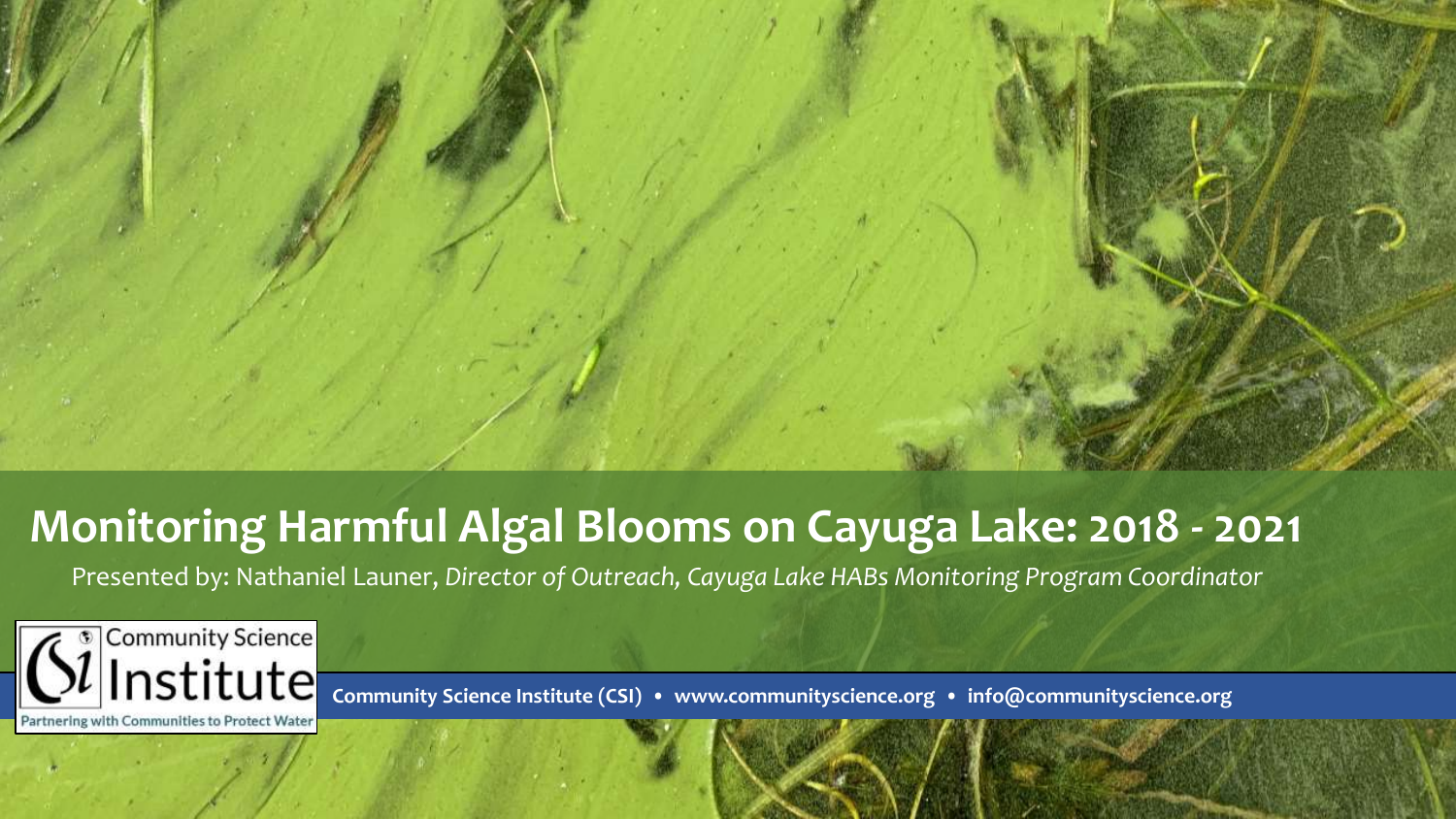# What are Harmful Algal Blooms (HABs)?

Although commonly referred to as algae, the organisms that form these blooms are actually **cyanobacteria**. Cyanobacteria are ancient organisms, dating back **billions of** years.

- they are the oldest known **oxygen producing organisms**, responsible for our current oxygen rich atmosphere!

**Cyanobacteria** are a natural part of the aquatic community in lakes, ponds, and oceans around the world.

**Cyanobacteria** produce natural **chemical compounds** whose purposes are not fully understood, and some of these compounds are toxic to humans and other animals. This is part of what makes a bloom **harmful**.

There are many different taxa of cyanobacteria.

Certain conditions can promote **cyanobacteria** population growth or accumulation, leading to the formation of a bloom.

### **H: Harmful**

− Toxins, economic, aesthetic, ecological

### **A: Algal**

− Freshwater HABs refer to cyanobacteria. Not true algae.

### **B: Bloom**

− Proliferations of cells, dense concentrations





*Microcystis*



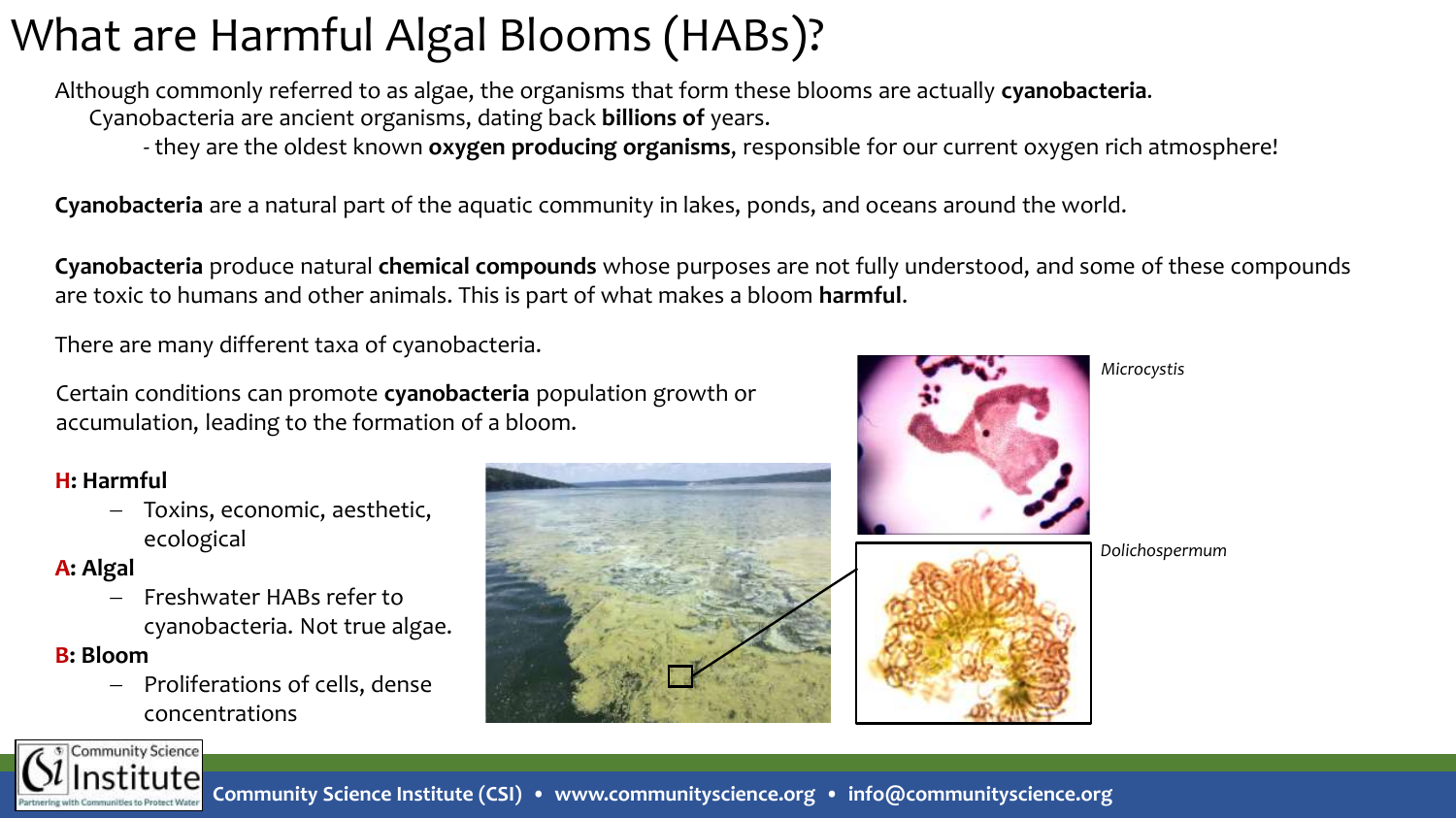### Blooms

Community Science

Blooms are the **rapid growth of cyanobacteria populations**, or accumulation of cyanobacteria, concentrated to a local area.

This is different than the modest population growth that occurs as a natural seasonal cycle.

The factors that promote **bloom formation** are still under study. There is general scientific consensus that…

- Cyanobacteria population growth increases at higher water temperatures.

- High nutrient concentrations of phosphorus and nitrogen have been shown to promote cyanobacteria growth.

- Still, calm, and stratified waters facilitate the formation of dense surface blooms.
- On the flip side, prevailing winds may lead to blooms through the accumulation of cyanobacteria on specific shorelines

### **However, these factors can be lake specific and vary even within a lake!**







JAN FEB MAR APRIMAY, JUN JULAUG SEP OCT NOVIDED.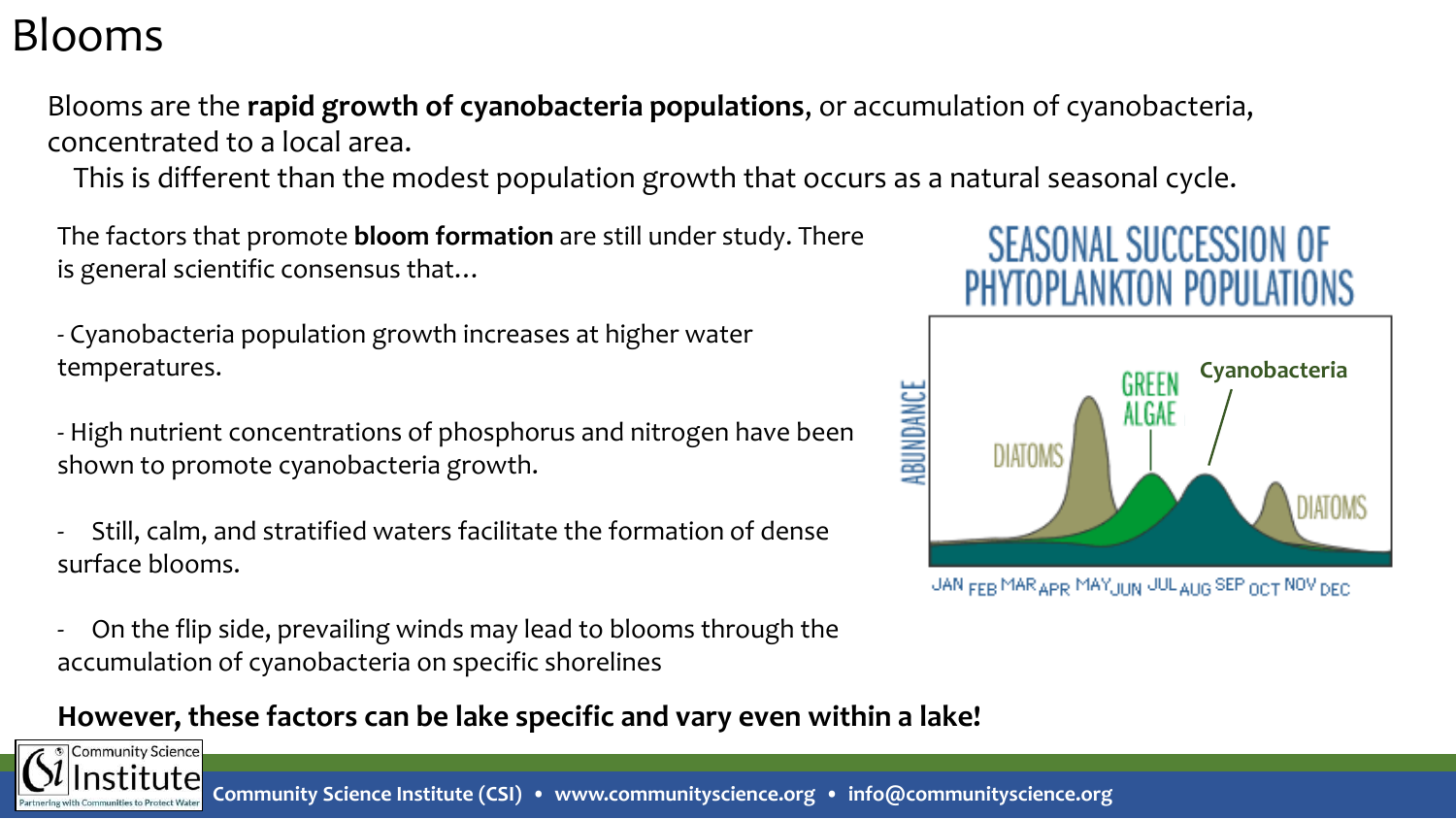## The Cayuga Lake HABs Monitoring Program

The Cayuga Lake HABs Monitoring Program was designed and implemented by the Community Science Institute (CSI), the Cayuga Lake Watershed Network (CLWN), and Discover Cayuga Lake (DCL).

### **The purpose of the program is to:**

**1.** Provide timely information and hazard warnings to the users of Cayuga Lake

**2.** Develop information about the occurrence of HABs, which may be useful in future responses and long-term mitigation of cyanobacteria blooms on Cayuga Lake.

The program is a partnership of these organizations and a network of dedicated volunteers who monitor sections of shoreline around the lake and report their observations.

- If no bloom is observed during their survey, the volunteer(s) file a No Bloom Report
- If a bloom is observed, volunteers report the bloom, collect a sample, and transport it to the CSI lab in Ithaca for analysis.

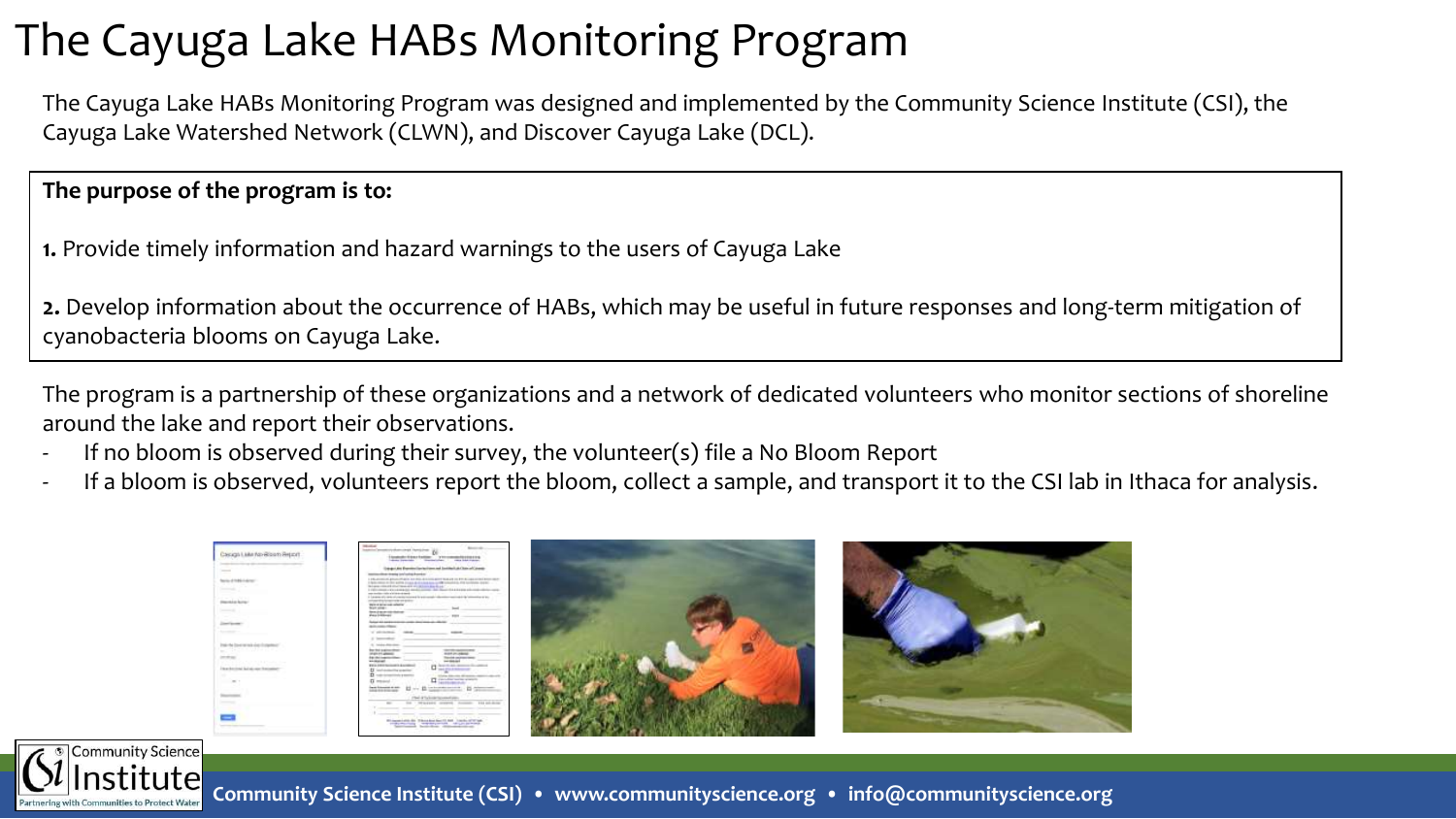## The 2021 HABs Monitoring Season

**Community Science** 

We partnered with over **90 'HABs Harrier' volunteers**, collectively **monitoring roughly 57% of the shoreline**. We documented **102 blooms** on the shoreline of Cayuga Lake between June 29 and October 14, 2021. We tested **all** bloom samples for **microcystin toxin** – a **unique strength** of Cayuga's HABs Monitoring Program! Stocked brochure holders with HABs Information and Reporting Guide brochures lakewide.



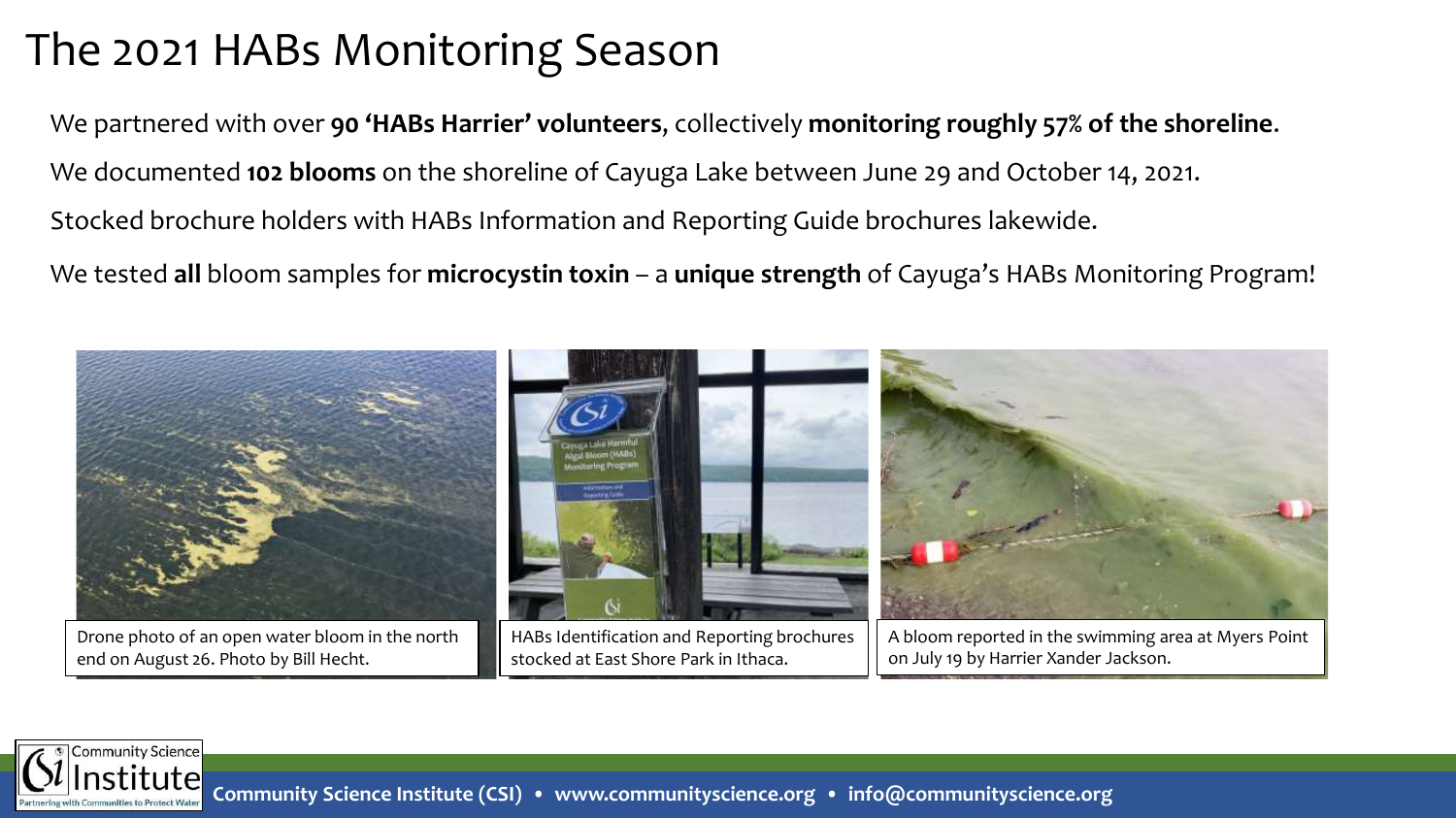# July 19 – 20<sup>th</sup> Widespread Bloom Event

**Thirteen blooms** were reported in the southern end and main lake, all of which were reported to be **very widespread**.

This widespread bloom event followed intense and **persistent rainstorms during the previous week**. These rainstorms may have constituted a **'loading event'** in which **nutrients and sediment were loaded** into the lake, potentially **supporting a large biomass** of cyanobacteria.



Panoramic photo of a widespread bloom on Lansing Station Rd. by James Gosset. The bloom was formed by *Dolichospermum*  type cyanobacteria and had a microcystin concentration of 1.75 ug/L. It was reported by numerous lakeshore residents along over a mile of shoreline.



A drone photograph taken of a widespread bloom that extended from Myers Park, along Bolton Point Rd. all the way south to East Shore Park in Ithaca. The bloom was reported and sampled by multiple HABs Harrier volunteers. It was also formed by *Dolichospermum* and had a microcystin concentration of 0.82 ug/L.

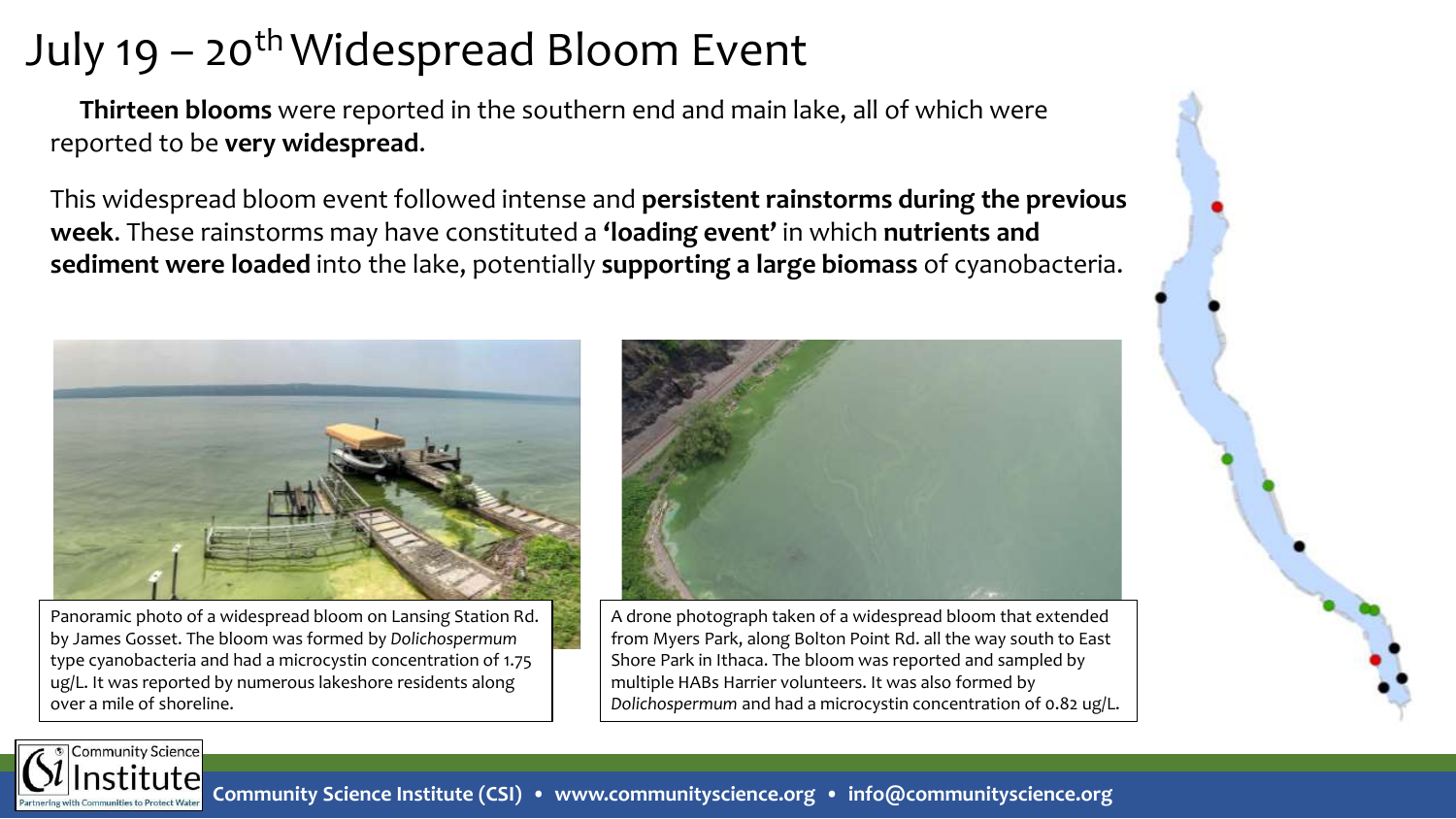## October 6<sup>th</sup> Widespread/ 'Lakewide' Bloom Event

**Twenty-one blooms** (18 determined to be distinct blooms) were reported at locations around the lake, each of which were **very widespread and dense**. Every bloom was formed by mostly by *Microcystis* type cyanobacteria and had high microcystin toxin concentrations ranging from 6.62 ug/L to 1,951 ug/L.

- Similar number of blooms were reported on Seneca Lake and Canandaigua Lake that day as well.

**This 'lakewide' bloom event** occurred on a day when there was **'no wind'** on the lake, following **intense rainstorms** during the days prior. This observation again supports the idea that nutrients may be loaded into the lake during intense rainstorm events, **supporting the growth of a large biomass of cyanobacteria that can form into blooms if facilitated by weather conditions.**



Widespread bloom near Poplar Beach Rd. in Romulus. The bloom was reported to be over a mile in extent. It was formed by *Microcystis* and had a microcystin toxin concentration of 1,418 ug/L.



Widespread bloom near Canoga and Seneca Falls. Unfortunately, the bloom could not be sampled.

Community Science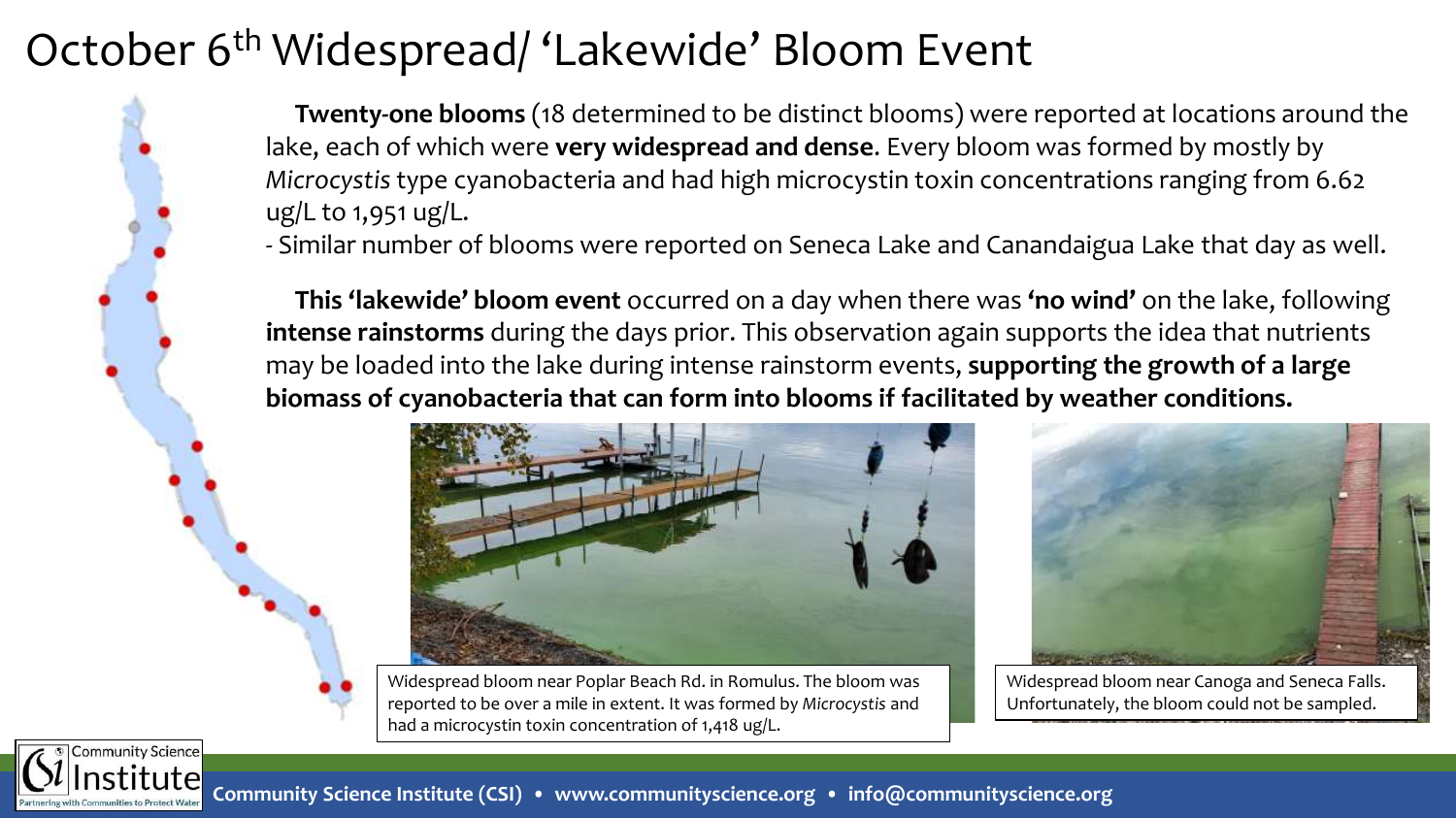## When Did HABs Occur in 2021?

This summer, widespread or 'lakewide' bloom events characterized HABs occurrences.

Blooms occurred during **37 'bloom days'** this summer, just **two more** than last year, yet we documented 24 more blooms – the number of blooms observed on the two widespread bloom days accounts for much of this increase.

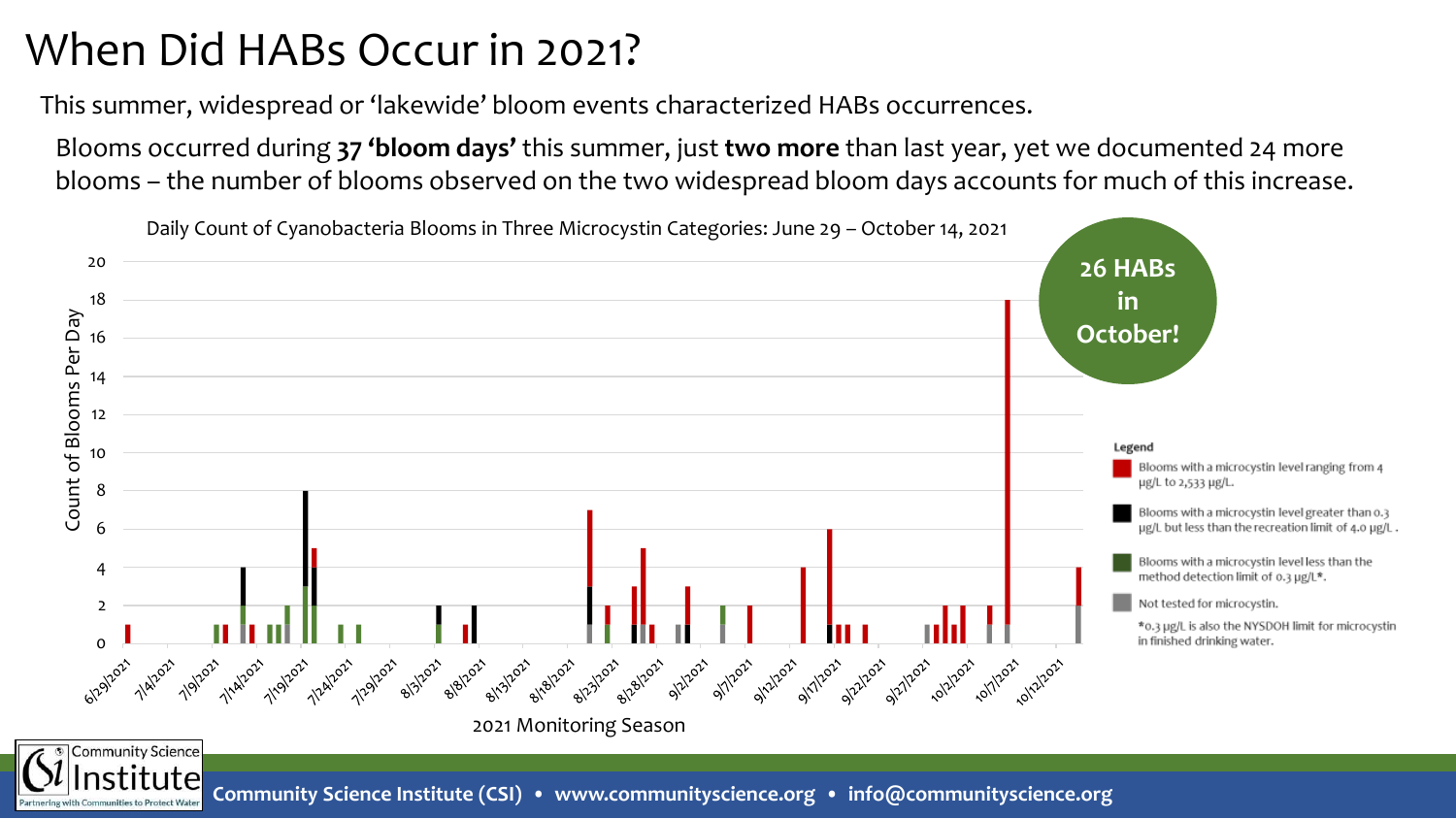# Where did blooms occur on Cayuga Lake in 2020?



**Community Science** 

In 2021, similar spatial patterns of bloom occurrence were observed as in 2020, with high toxin blooms occurring in both the northern and southern ends of the lake.



Notably, low toxin blooms were only observed as far north as Aurora. While nearly the same number of blooms occurred in the southern half of the lake as the northern half, over twice the number of high toxin blooms (>4.0 ug microcystin/ L) were observed in the northern half of the lake than the southern half.

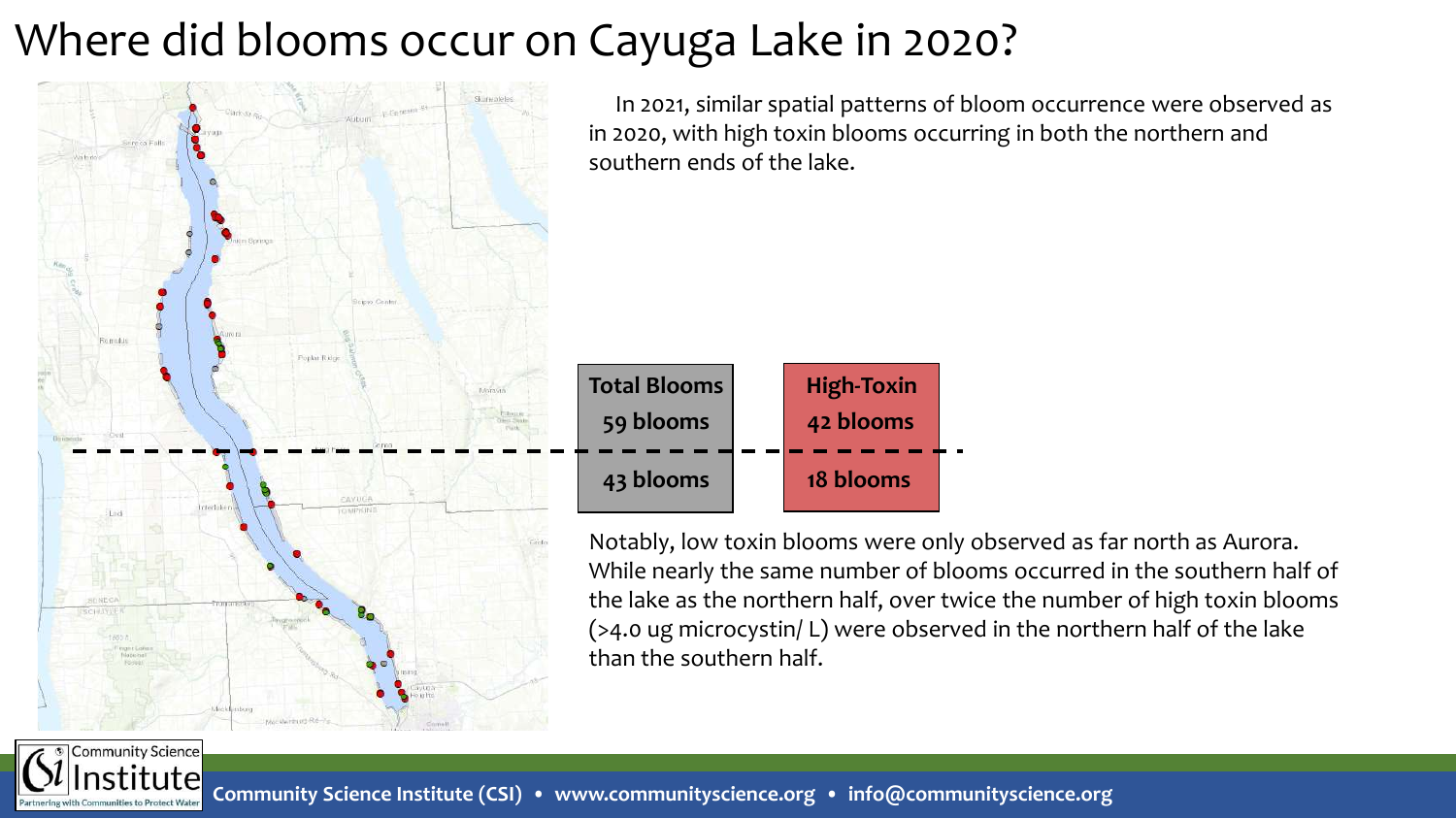## Multi-Year Patterns: Temporal Patterns

Daily Counts and Annual Totals of Cyanobacteria Blooms (HABs) in Three Microcystin Categories in 2018, 2019, 2020, and 2021



Daily Count of Cyanobacteria Blooms (HABs) by Microcystin Category



Dates when Cyanobacteria Blooms (HABs) Occurred on Cayuga Lakeshore

**Community Science** 

The temporal pattern of bloom occurrences in 2021 was closer to that of 2018 and 2019.

- In 2020 blooms occurred continuously throughout the summer.
- In 2021 there was a slight lull in bloom activity, similar to 2018 and 2019.
- In 2021 the frequent occurrence of "low toxin" *Dolichospermum* type blooms in early July was more similar to the pattern of 2019 bloom occurrences.
- In 2021, there were 26 blooms in October! Only one bloom occurred in October in 2020, two in 2019, and none in 2018.

#### **Legend**

Blooms with a microcystin level ranging from 4 µg/L to 2,533 µg/L.

Blooms with a microcystin level greater than 0.3 µg/L but less than the recreation limit of 4.0 µg/L.

Blooms with a microcystin level less than the method detection limit of 0.3  $\mu$ g/L\*.

Not tested for microcystin.

\*0.3 µg/L is also the NYSDOH limit for microcystin in finished drinking water.

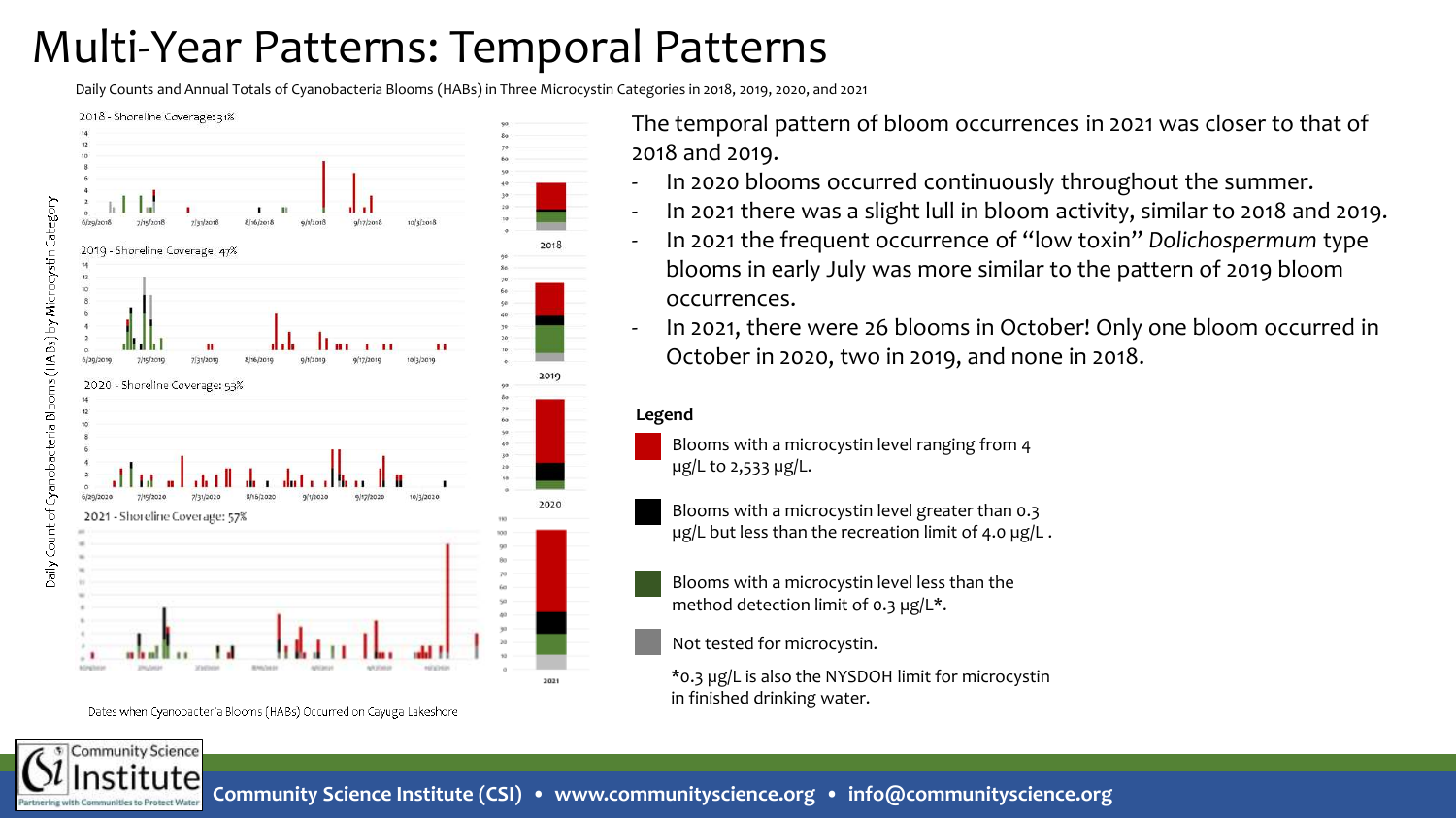## Multi-Year Patterns: An Increase of "High" Microcystin Blooms

Annual Count of Cyanobacteria Blooms (HABs) on Cayuga Lake in Three Microcystin Categories: 2018, 2019, 2020, and 2021 Monitoring Seasons

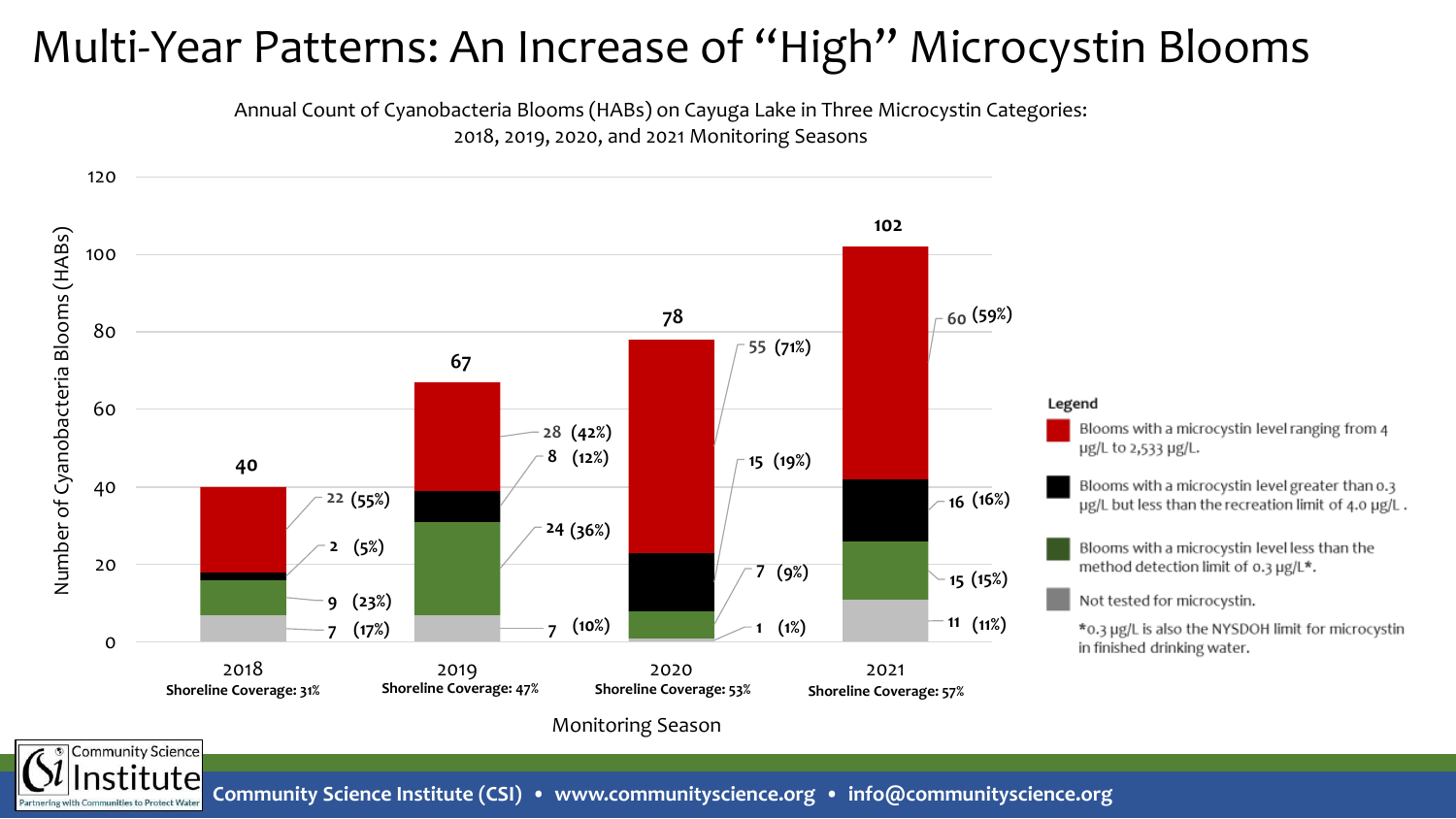## Multi-Year Patterns: Taxa Associated Microcystin

Four years of bloom data reinforces the finding that the microcystin toxin concentrations of blooms on Cayuga Lake are associated with the type of cyanobacteria that form the bloom.



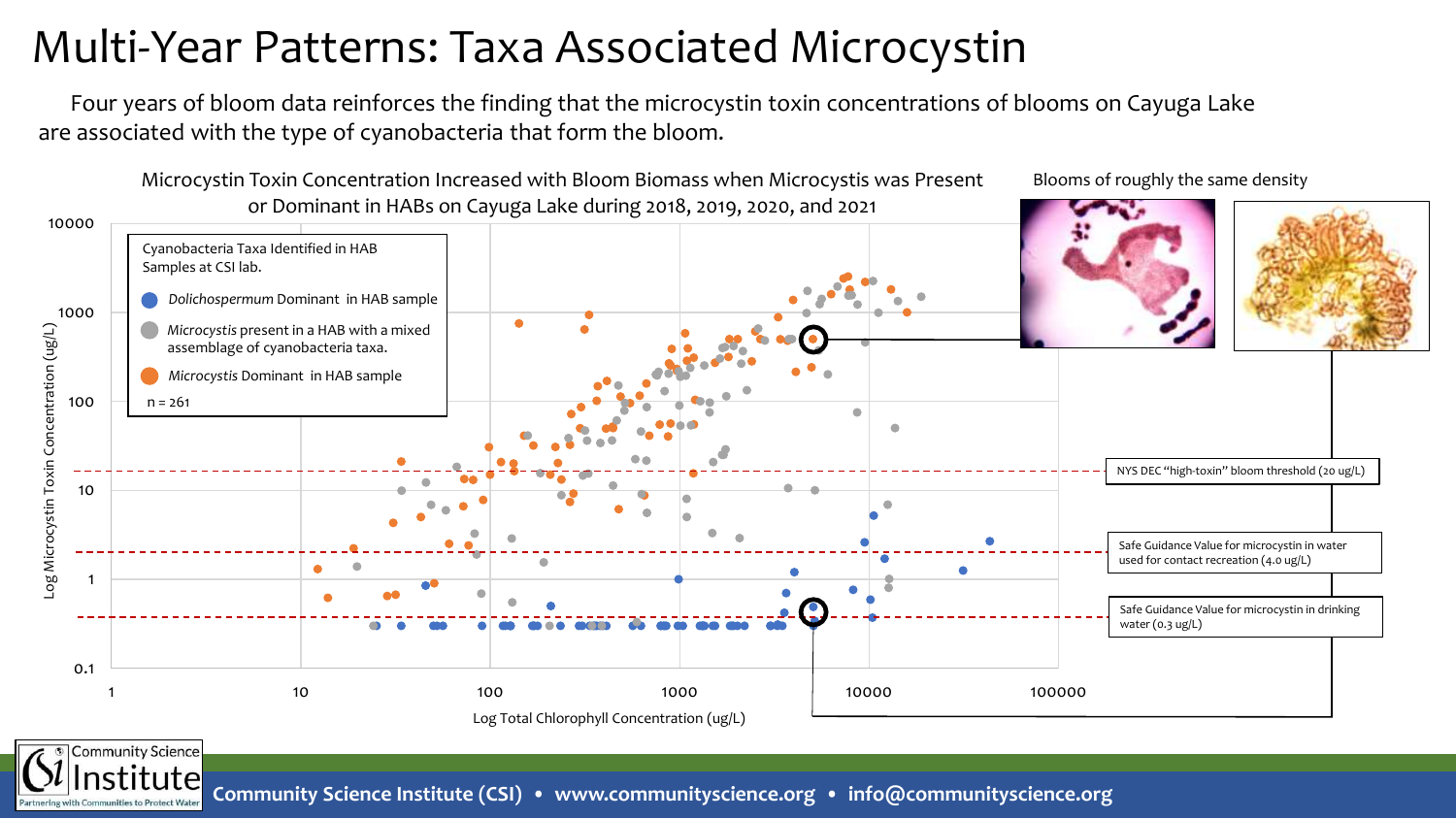## Taxa Associated Microcystin: A Unique Data Collection Opportunity

October 6th 'Lakewide' Bloom Event

Community Science



During the October 6<sup>th</sup> bloom event, 17 samples were collected of blooms around the lake within a 4.5 hour span of time.

This type of 'lakewide' synoptic sampling event was a unique data collection opportunity because it provided samples of blooms occurring during the same weather conditions, at the same time. - results provide additional validation of association between density on toxin

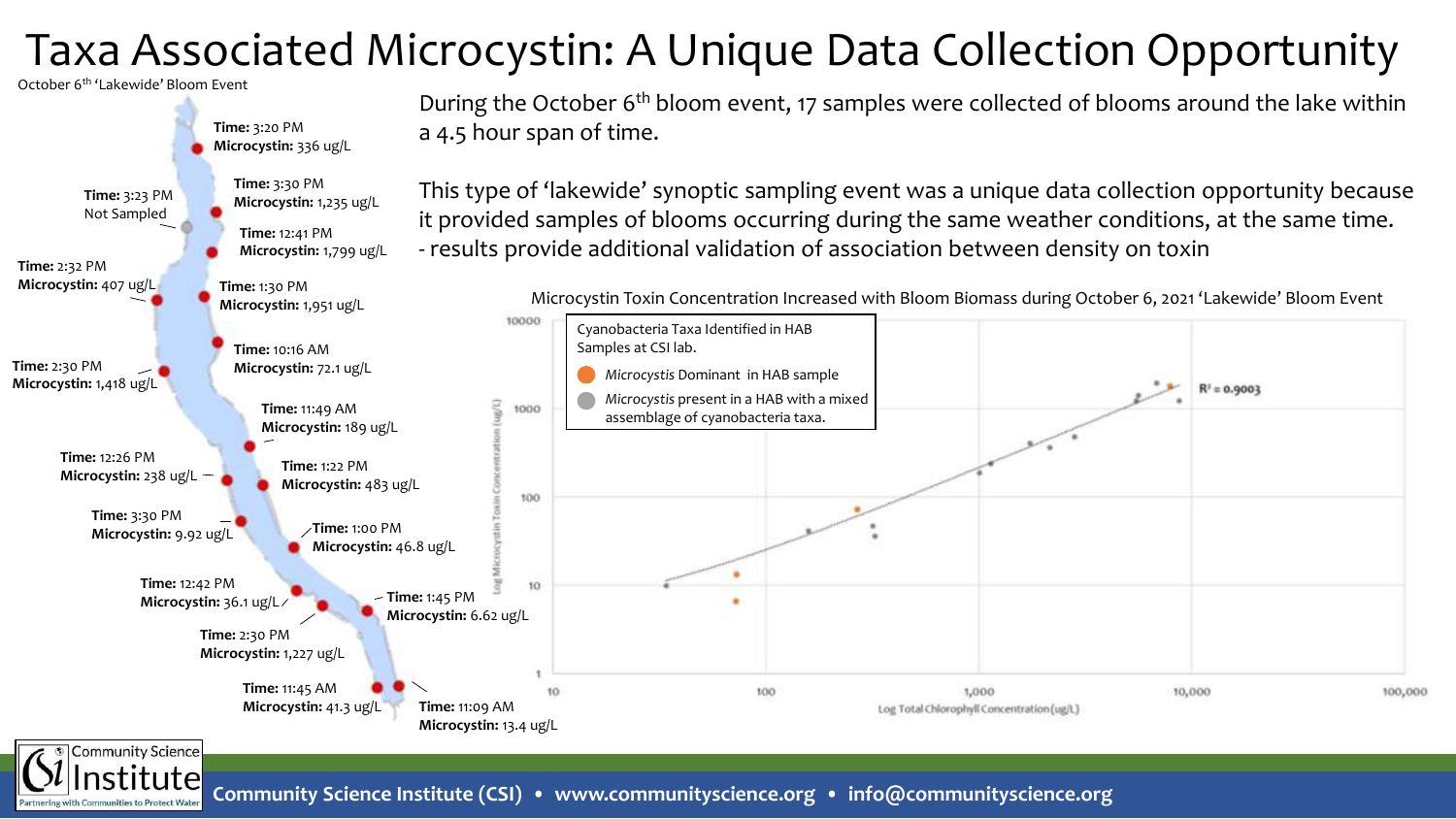## Are HABs Getting Worse on Cayuga Lake?

Monitoring HABs on Cayuga Lake has **systematically improved** in the last four years

- the awareness for, and understanding of, HABs has increased as well.

### **Have HABs increased on Cayuga Lake?**

HABs may have increased on Cayuga Lake in recent years, the awareness of the issue has increased, **and** we are better at identifying and reporting blooms.

- It seems that the number of blooms with high concentrations of microcystin toxin may be increasing.

- The number of blooms in October this year suggests that the HABs season could get longer in years to come.

| Year    | <b>Confirmed HABs</b>   |                                                         |                                      |
|---------|-------------------------|---------------------------------------------------------|--------------------------------------|
| $2014*$ | $\mathbf{1}$            |                                                         |                                      |
| $2015*$ | $\mathbf{o}$            |                                                         |                                      |
| $2016*$ | $\overline{\mathbf{3}}$ |                                                         |                                      |
| $2017*$ | 5                       | HABs with Microcystin Toxin<br>greater than 4 $\mu$ g/L | <b>Shoreline</b><br><b>Monitored</b> |
| 2018    | 40                      | 23                                                      | 30%                                  |
| 2019    | 67                      | 28                                                      | 47%                                  |
| 2020    | 74                      | 55                                                      | 51%                                  |
| 2021    | 102                     | 60                                                      | 57%                                  |

\*Historic records retrieved from the Cayuga Lake HABs Action Plan published by the NYSDEC in 2018

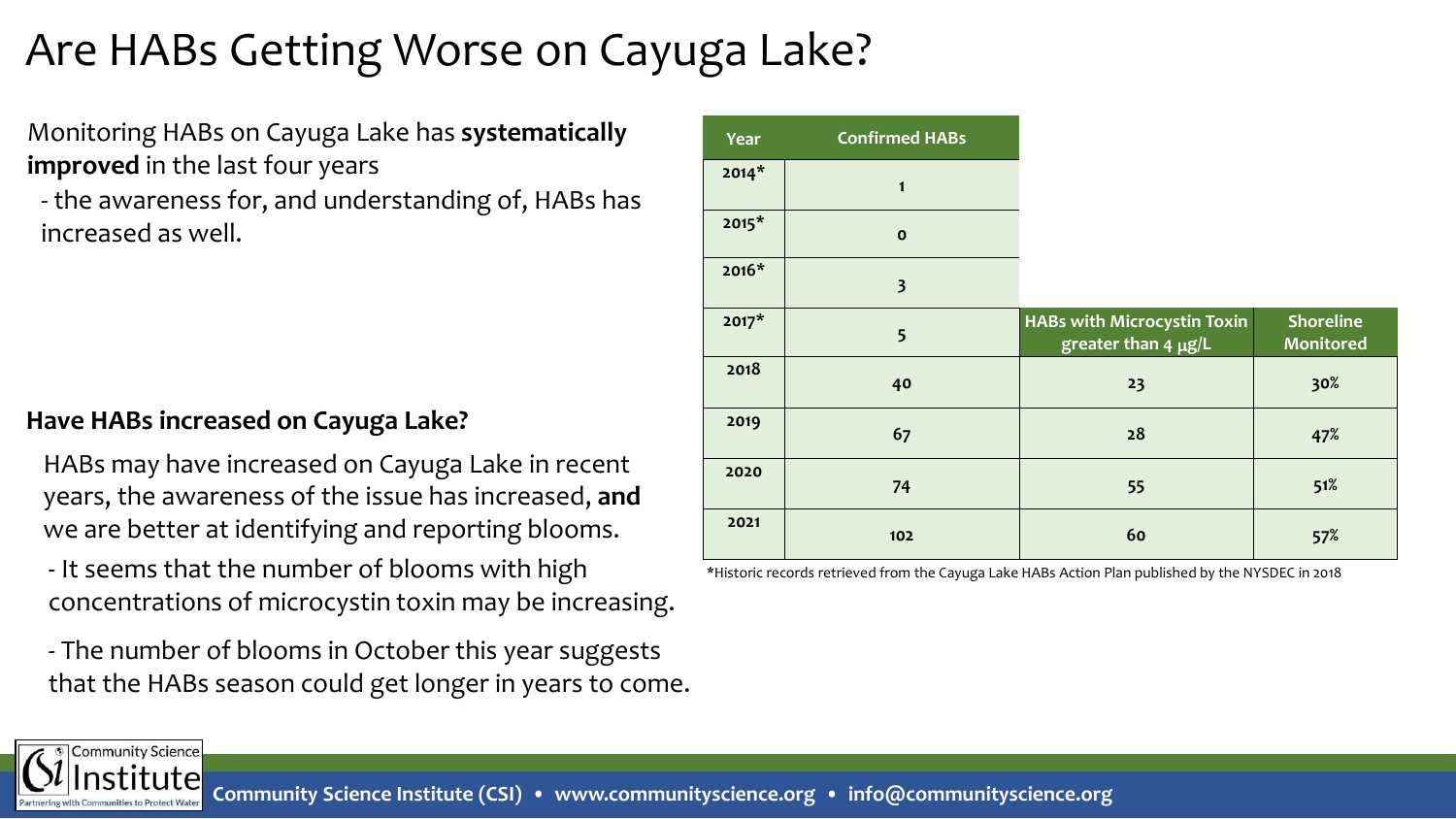## What Does the Science Indicate?

Anticipated effects include warming water temperatures in all U.S. regions, which affect ecosystem health *([Ch. 7: Ecosystems\)](https://nca2018.globalchange.gov/chapter/7)*, and " locally variable changes in precipitation and runoff, which affect pollutant transport into and within water bodies.<sup>[6](https://nca2018.globalchange.gov/chapter/3/#fn:6),[65](https://nca2018.globalchange.gov/chapter/3/#fn:65)</sup> These changes pose challenges related to the cost and implications of water treatment, and they present a risk to water supplies, public health, and aquatic ecosystems. **Increases in high flow events can increase the delivery of sediment,[66](https://nca2018.globalchange.gov/chapter/3/#fn:66),[67](https://nca2018.globalchange.gov/chapter/3/#fn:67),[68](https://nca2018.globalchange.gov/chapter/3/#fn:68) nutrients, [69,](https://nca2018.globalchange.gov/chapter/3/#fn:69)[70,](https://nca2018.globalchange.gov/chapter/3/#fn:70)[71](https://nca2018.globalchange.gov/chapter/3/#fn:71)[,72](https://nca2018.globalchange.gov/chapter/3/#fn:72) and microbial pathogens[23,](https://nca2018.globalchange.gov/chapter/3/#fn:23)[73](https://nca2018.globalchange.gov/chapter/3/#fn:73) to streams, lakes, and estuaries**; decreases in low flow volume (such as in the summer) and during periods of drought can impact aquatic life through exposure to high water temperatures and reduced dissolved oxygen.[74](https://nca2018.globalchange.gov/chapter/3/#fn:74)[,75](https://nca2018.globalchange.gov/chapter/3/#fn:75)[,76](https://nca2018.globalchange.gov/chapter/3/#fn:76) **The risk of harmful algal blooms could increase due to an expanded seasonal window of warm water temperatures and the potential for episodic increases in nutrient loading.**  " (**[Chapter Three: Water](https://nca2018.globalchange.gov/chapter/3/)**, Fourth National Climate Assessment: Volume 2, 2018)

Under the high greenhouse-gas-emission scenario, **stratification** [the natural process in which lake water separates into a warm " layer on the surface and a cold layer below during the warmest months of the year] **will begin 22.0 ± 7.0 days earlier** and end **11.3 ± 4.7 days later** by the end of this century… an earlier onset of stratification, as our historic and future simulations suggest under climate change, has been found to **facilitate phytoplankton growth**… a prolonging of lake stratification has been shown to increase the occurrence and intensity of toxic algal blooms. **(Wooley, et al., 2021)** 

There is a general scientific consensus that climate change could cause an increased frequency of HABs due to warmer surface water temperatures, extended lake stratification, and episodic and intense rainstorms that will transport nutrients into waterbodies.

- Halting climate change will take a long time, but we can work to **limit nutrients in our streams and lakes now**!

The NYSDEC cites that, <sup>"</sup>Nutrient reduction strategies are the most effective tool to reduce anthropogenic eutrophication (Schindler et al., 2016), and reducing HABs will require controlling both nitrogen and phosphorus inputs (Gobler et al., 2016).  $\rightarrow$ 

(**[HABs Research Guide](https://www.dec.ny.gov/docs/water_pdf/researchguide.pdf)**, NYSDEC, 2021)

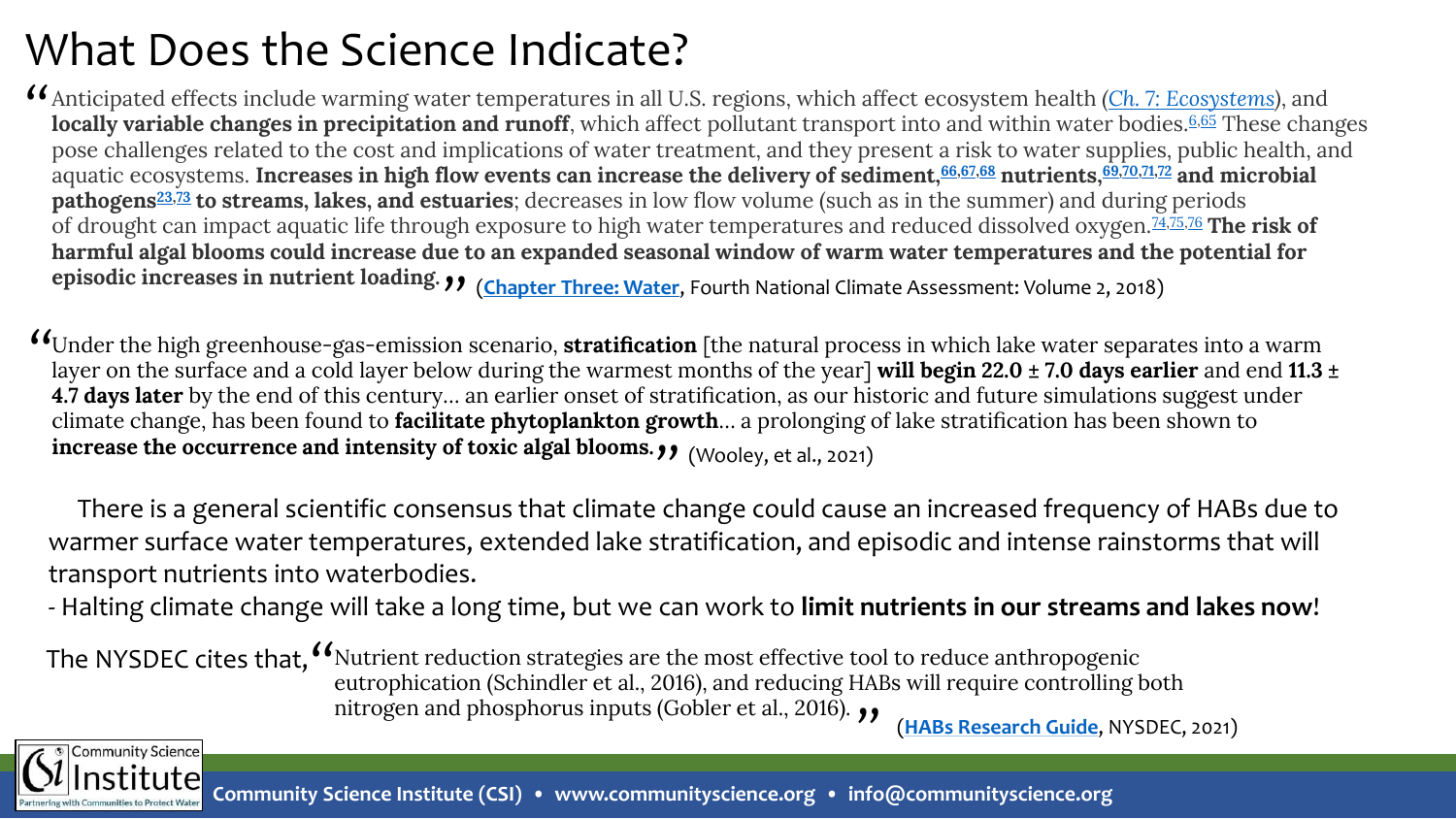## So What Can We Do?

### **Continue monitoring and reporting blooms – it is the best way to prevent exposure to toxic HABs!**

Cayuga is still a beautiful lake of high-quality water and an excellent place to swim and enjoy the outdoors! Blooms can be carefully avoided during the few hours or days when they occur if lake-goers know what to look out for.

Educating lake-goers about HABs and how to identify them is essential.

Our datasets will help us better understand Cayuga Lake HABs, helping us to make informed decisions about safe use and enjoyment of the lake and inform risk management strategies.

### **Participate in any efforts to help reduce nutrients flowing into Cayuga Lake.**

Help protect the water quality of our local streams and reduce nutrient and sediment runoff.

Promote the development of watershed plans to achieve targeted nutrient reductions in tributary streams (i.e. watershed rules and regs, 9E Plans, etc.)

### **Strive to be a water quality conscious resident by adopting 'Lake Friendly Living' practices.**

Take the 'Lake Friendly Living' pledge to learn about small actions you can take to help protect the lake. Email the Cayuga Lake Watershed Network to find out more at **programs@cayugalake.org**